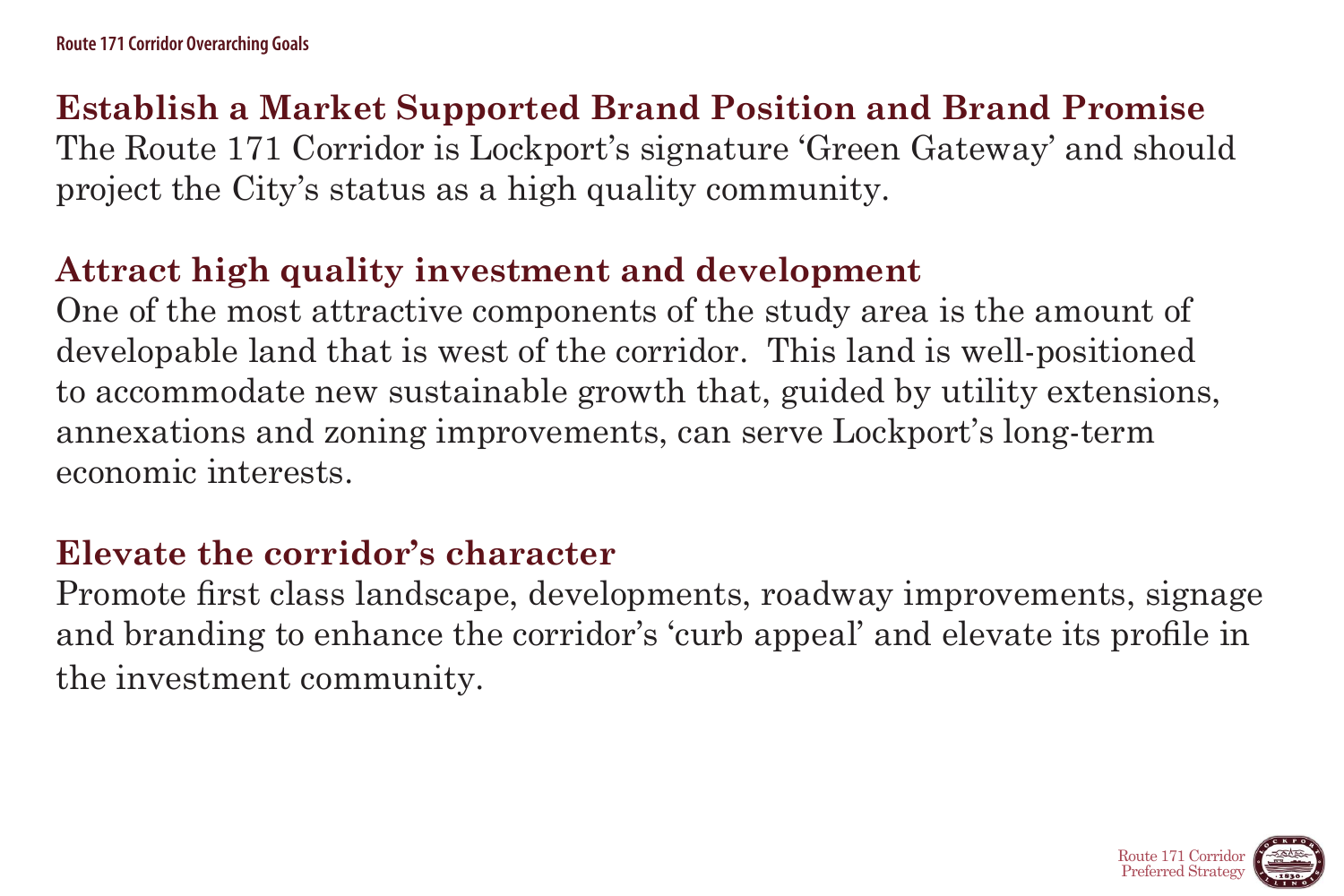- *• Entry level housing, of varying densities, is a critical land use for the future*
- *• Access to Interstate 355 is the driver for development in this area*
- *• There is an unrealized opportunity based on the proximity to the Romeoville Metra station*
- *• Senior housing is an important market segment but needs to be close to other commercial or downtown amenities*
- *• Downtown is a destination and this corridor could be the 'Green Gateway' into town*
- *• The character of the corridor is rural. Residential development could refine the heavily landscaped nature of its appearance*
- *• The history of the corridor is a foundation to build upon and multimodal access (I-355, Metra, trails) is supportive of enhancing that legacy*
- *• Focus retail on 159th Street, build the population in the Route 171 corridor*
- *• Current asking prices are not aligned with market realities*





**Route 171 interchange on I-355** 

### **9 Key Community Stakeholder Takeaways Community Stakeholder Images**





**Landscaped/Buffered Residential Housing Multi-Use Pathway**





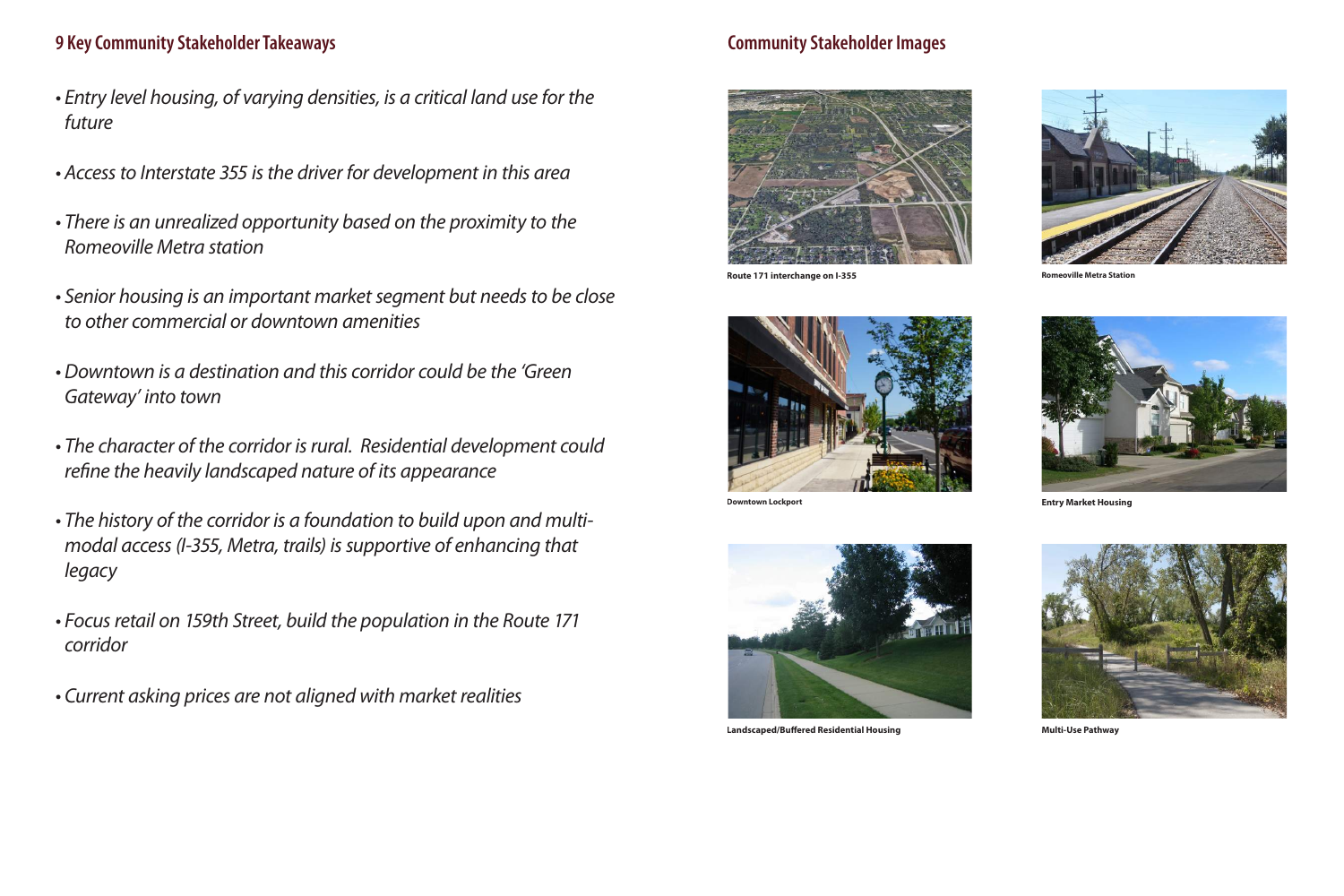### **6 Key Resource Analysis Takeaways Resource Analysis Maps Resource Analysis Maps**

- *• The study area is well positioned within the Des Plaines River Valley accessible to both Metra and Interstate 355 within 5 minutes (Figure 4)*
- *• Key planning documents do not reflect shifts since the recession, creating mixed messages for private developers seeking a reasonable return on their investment*
- *• Lockport is a one-sided market because of the significant nonresidential uses west of the downtown (Figure 3)*
- *• The land under County jurisdiction is not served by utilities, giving the City an opportunity to manage development and encourage annexation*
- *• Much of the land is large lot residential and agricultural uses, making property consolidation, where appropriate, easier*
- *• Low traffic counts limit the commercial opportunities (Figure 2)*





the corridor with significant low density residential in the County and more commercial in the City. The commercial nodes are clustered<br>and more commercial in the City. The commercial nodes are clustered at High Road, Smith Road and I-355. *Route*<br> **171**<br> **171**<br> **171**<br> **171** 

*Figure 4: The study area, and the land north of Archer, is well positioned within 5 minutes of the Romeoville Metra Station (Heritage Corridor line) and the Archer Avenue/Interstate 355 interchange, two major transportation connections that few other communities in the region can boast.*



*Figure 3: The City's retail and commercial market is challenged by the one-sided nature of the surrounding topography and land use. Industry, canals/rivers, Lewis University, open spaces and the Stateville complex cover all of the areas west of the city, making Lockport's commercial developments mostly dependent on local Lockport patrons east of the Sanitary and Ship canal.*

**DEER RU N DR SPLIT RA IL DR**



Figure 2: The Route 171 corridor has traffic counts that do not support the type of commercial development that the Comprehensive Plan envisions. Retailers prefer counts greater than 20,000 ADT, almost twice the current volume.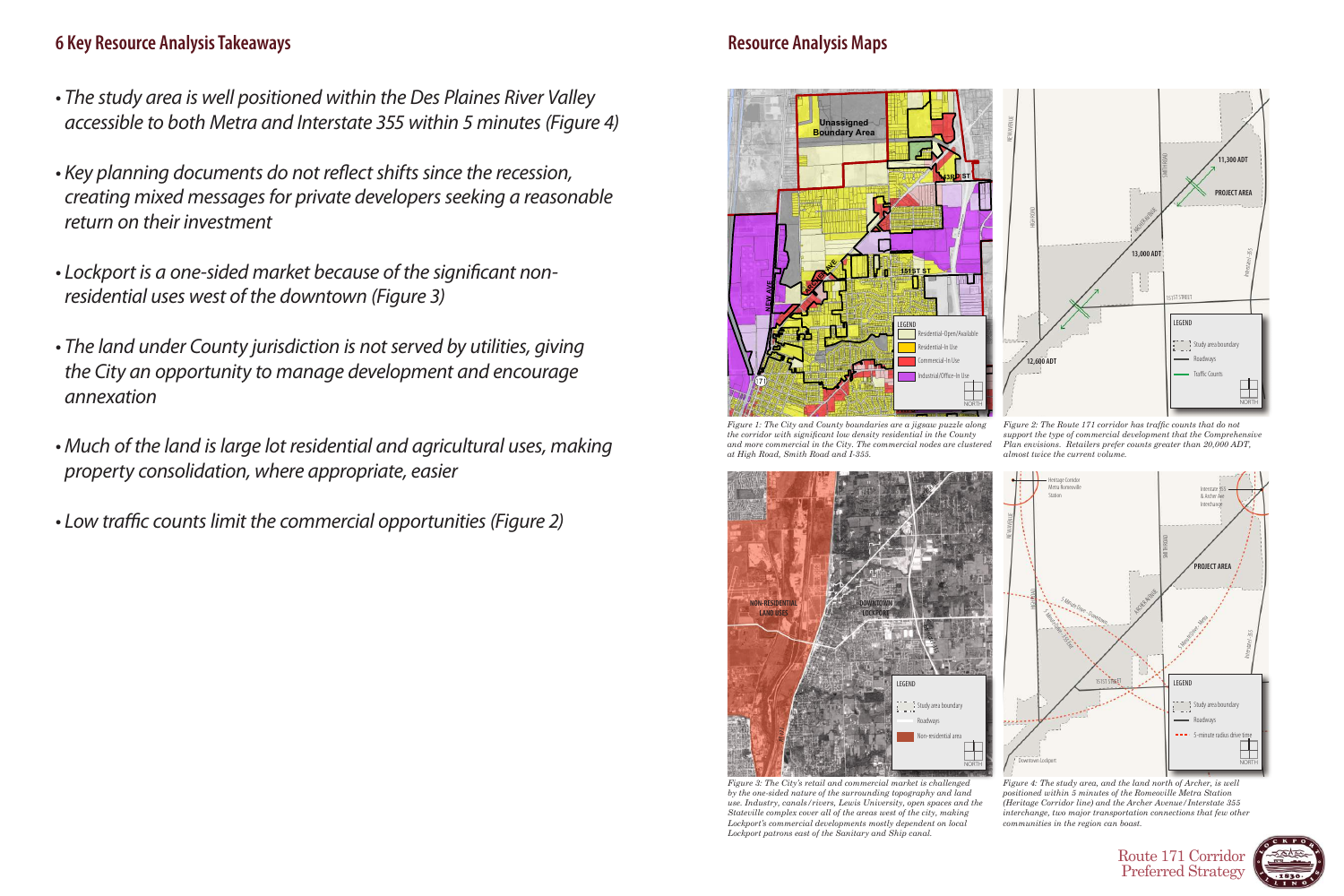- *• Within 30 minutes, residents can have access to 800,000 jobs and nearly \$3B in restaurant spending, supporting the benefits of the existing transportation connections*
- *• Low density per square mile offers the potential for increases in appropriate areas to improve traffic volumes, increase commercial opportunity and provide another lane to support Lockport's business community*
- *• Focusing on medium-density (similar to the R-2, R-3 or R-4 District) residential development can significantly increase EAV while limiting impacts to schools because of the fewer number of students generated by those development types*
- *• The majority of the homes in the study area were built between 1950 to 1979, neither historic or new, and on large lots, creating an opportunity for redevelopment*
- *• Tax receipts slightly exceed resident spending because out-of-town customers spend within the community, especially in the agriculture and manufacturing sector, providing an opportunity to target revenue-generating uses in business parks*

Figure 9: arkets

> Route 171 Corridor Preferred Strategy

### **5 Key Market Analysis Takeaways**

| <b>Markets</b>                                                       |                                               |                     |                                      |                                      |      |                                    |                                            |                                                            |                                           |           |                               |                                                  |                                                             |
|----------------------------------------------------------------------|-----------------------------------------------|---------------------|--------------------------------------|--------------------------------------|------|------------------------------------|--------------------------------------------|------------------------------------------------------------|-------------------------------------------|-----------|-------------------------------|--------------------------------------------------|-------------------------------------------------------------|
| <b>Industrial Market</b><br>Submarket                                | <b>Rentable Build-</b><br>ing Area (Sq.<br>H. |                     | <b>Availability</b><br>Rate (%)      | Vacancy<br>Rate (%)                  |      | <b>User Sales</b><br>(Sq. Ft.)     | <b>Leasing Activity</b><br>(Sq. Ft.)       |                                                            | <b>Net</b><br>Absorption<br>YTD (Sq. Ft.) |           |                               | <b>Under</b><br><b>Consturction</b><br>(Sq. Ft.) | Average Net Ask-<br>ing Lease Range<br>(S/Sq. Ft./Yr)       |
| Far SW Suburbs (14)                                                  |                                               | 90,608,887          | 10.7                                 |                                      | 7.6  | 171,919                            |                                            | 3,313,246                                                  |                                           | 649,885   |                               | 1,894,054                                        | 3.75 to 6.00                                                |
| Joliet Area (17)                                                     |                                               | 81,781,080          | 14.2                                 | 11.6                                 |      | 136,736                            |                                            | 1,383,829                                                  |                                           |           | $-54,436$                     | 1,879,593                                        | 3.25 to 4.50                                                |
| Chicago Metra Area<br>Subtotal                                       |                                               | 1,182,582,146       | 5.4                                  |                                      | 3.5  | 4,916,539                          |                                            | 15,392,566                                                 |                                           | 6,287,152 |                               | 10,937,403                                       | 5.13                                                        |
| <b>Office Market</b><br>Submarket                                    | <b>Rentable Build-</b><br>ing Area (Sq. Ft.)  |                     | <b>Direct</b><br>Vacant<br>(Sq. Ft.) | <b>Direct</b><br>Vacancy<br>Rate (%) |      | Sublease<br>Vacancy<br>Rate $(\%)$ | <b>Total</b><br><b>Vacancy</b><br>Rate (%) | Q1 2019 Net<br><b>Absorption</b><br>$\overline{(Sq. Ft.)}$ |                                           | (Sq. Ft.) | <b>2019 Net</b><br>Absorption | <b>Under</b><br><b>Construction</b><br>(Sq. Ft.) | <b>Gross Asking</b><br><b>Lease Rates</b><br>(S/Sq. Ft./Yr) |
| <b>East-West Tollway</b>                                             |                                               | 39,262,218          | 6,417,585                            |                                      | 16.3 | 1.0                                | 17.3                                       |                                                            | (73, 868)                                 |           | (73, 868)                     |                                                  | <b>S23.76</b>                                               |
| South Suburbs                                                        |                                               | 2,311,411           | 419,588                              |                                      | 18.2 | 0.1                                | 18.2                                       |                                                            | 43,633                                    |           | 43,633                        |                                                  | \$14.47                                                     |
| <b>Total Suburban</b>                                                |                                               | 102,909,660         | 18,378653                            |                                      | 17.9 | 0.9                                | 18.7                                       |                                                            | 68,586                                    |           | 68,586                        |                                                  | \$23.68                                                     |
| <b>Retail Market</b><br>Submarket                                    | # of Properties                               |                     | <b>Gross Building</b><br>(Sq. Ft.)   |                                      |      | <b>Vacant Area</b><br>(Sq. Ft.)    |                                            | Vacancy<br>Rate (%)                                        |                                           |           | <b>LOW</b>                    |                                                  | Avg Asking Lease Range (S/Sq.Ft./Yr)<br>HIGH                |
| Far S.W. Suburbs                                                     |                                               | 39,262,218          |                                      | 6,417,585                            |      |                                    | 1,135,587                                  |                                                            |                                           | 9.1       | 17.82                         |                                                  | 20.64                                                       |
| <b>Total</b>                                                         |                                               | 830                 |                                      | 138,573,491                          |      |                                    | 15,991,746                                 |                                                            |                                           | 11.5      | 16.64                         |                                                  | 20.35                                                       |
| Multi-Family Rental Market                                           |                                               | <b>Smith Avenue</b> |                                      |                                      |      | <b>New Avenue</b>                  |                                            | <b>Study Area</b>                                          |                                           |           |                               | Lockport                                         |                                                             |
| <b>Single Family</b>                                                 |                                               |                     |                                      | 87.5%                                |      |                                    | 95.9%                                      |                                                            |                                           |           | 83.4%                         |                                                  | 88.3%                                                       |
| Rental %                                                             |                                               |                     |                                      | 18.5%                                |      |                                    | 11.1%                                      |                                                            |                                           |           | 32.2%                         |                                                  | 27.8%                                                       |
| <b>Single Family Rental</b>                                          |                                               |                     |                                      | 6.0%                                 |      |                                    | 7.0%                                       |                                                            |                                           |           | 15.6%                         |                                                  | 16.2%                                                       |
| Source: CBRE's 2nd Quarter 2019 Market report for the Chicago region |                                               |                     |                                      |                                      |      |                                    |                                            |                                                            |                                           |           |                               |                                                  |                                                             |



| Figure 5:<br><b>Housing Age</b>                                        |          |       | Figure 6:<br><b>30 Minute Drive Time</b>                                 |                 |
|------------------------------------------------------------------------|----------|-------|--------------------------------------------------------------------------|-----------------|
|                                                                        | Lockport | Study | <b>Total Population</b>                                                  | 1,523,964       |
|                                                                        |          | Area  | Average Household<br>Income                                              | \$111,805       |
| Before 1950                                                            | 12.0%    | 24.7% | <b>Median Household</b><br>Income                                        | \$81,661        |
| 1950-1979                                                              | 29.5%    | 45.8% | Per Capita Income                                                        | \$40,333        |
| 1980-1999                                                              | 23.8%    | 19.6% | Jobs                                                                     | 792,734         |
| <b>Since 2000</b>                                                      | 35.3%    | 9.9%  | <b>Restaurant Spending</b>                                               | \$2,891,695,262 |
| Source: 2017 Experian, Inc. All rights<br>reserved, Alteryx, Inc., BDI |          |       | Source: 2017 Experian, Inc. All rights re-<br>served, Alteryx, Inc., BDI |                 |

| <b>Drive Time</b> |                               | Figure 7:<br><b>Property Values</b> |                                      |      |                      |      |           |
|-------------------|-------------------------------|-------------------------------------|--------------------------------------|------|----------------------|------|-----------|
| ation             | 1,523,964                     |                                     | Acreage                              | $\%$ | <b>Equalized As-</b> | $\%$ | EAV/Acre  |
| vusehold          | \$111,805                     |                                     |                                      |      | sessed Value         |      |           |
| usehold           | \$81,661                      | <b>Residential</b>                  | 2197.8                               | 30.3 | \$540,642,059        | 84.2 | \$245,992 |
| Income            | \$40,333                      | Commercial                          | 305.8                                | 4.2  | \$61,801,979         | 9.6  | \$202,099 |
|                   | 792,734                       | Industrial                          | 416.9                                | 5.7  | \$39,532,000         | 6.1  | \$93,256  |
| Spending          | \$2,891,695,262               | Farm                                | 947.1                                | 13.1 | \$486,344            | 0.1  | \$514     |
| yx, Inc., BDI     | Experian, Inc. All rights re- |                                     | Source: CMAP Community Profiles, BDI |      |                      |      |           |

### **Market Analysis Tables**

|                                               | <b>Lockport</b>    | Study<br>Area     |
|-----------------------------------------------|--------------------|-------------------|
| <b>Total Population</b>                       | 25,517             | 2,484             |
| <b>Total Households</b>                       | 9,054              | 978               |
| Population<br>Density<br>(per Square<br>Mile) | 2,230              | 1,282             |
| Median Age                                    | 37.6               | 41.5              |
| Renter Occupied<br>Housing Units              | 18.5%              | 27.8%             |
| Average<br>Household<br>Income                | \$100,642 \$89,028 |                   |
| Median<br>Household<br>Income                 |                    | \$82,717 \$67,095 |
| Per Capita<br>Income                          |                    | \$35,727 \$35,050 |
| Jobs                                          | 7,274              | 1,265             |